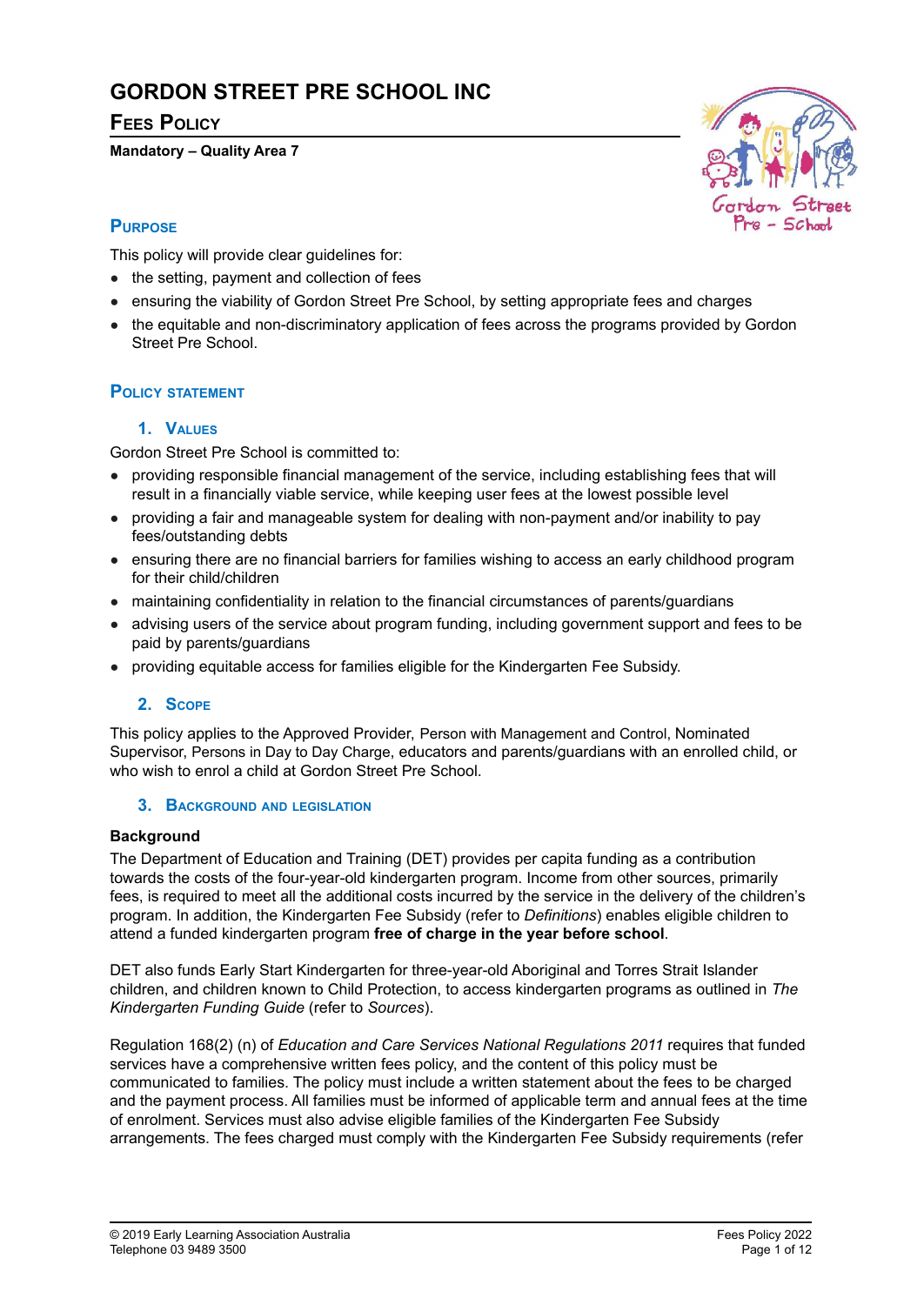to *Definitions),* and be responsive to the local community and the viability of the service. *The Kindergarten Funding Guide* (refer to *Sources*) outlines the criteria to be covered in the policy.

#### **Legislation and standards**

Relevant legislation and standards include but are not limited to:

- *Charter of Human Rights and Responsibilities 2006* (Vic)
- *Child Wellbeing and Safety Act 2005* (Vic)
- *Disability Discrimination Act 1992* (Cth)
- *● Education and Care Services National Law Act 2010*
- *Education and Care Services National Regulations 2011*: Regulation 168(2)(n)
- *Equal Opportunity Act 1995* (Vic)
- *National Quality Standard*, including Quality Area 7: Governance and Leadership

#### **4. DEFINITIONS**

The terms defined in this section relate specifically to this policy. For commonly used terms e.g. Approved Provider, Nominated Supervisor, Regulatory Authority etc. refer to the *General Definitions* section of this manual.

**Early Start Kindergarten:** A funding program that enables three-year-old Aboriginal and Torres Strait Islander children, and children known to Child Protection to attend a kindergarten program that is planned and delivered by an early childhood teacher for up to 15 hours per week. Details are available at: [www.education.vic.gov.au](http://www.education.vic.gov.au)

**Enrolment acceptance fee:** A payment to cover administrative costs associated with the processing of a child's enrolment application for a place in a program at the service. Non refundable.

**Excursion/service event charge:** An additional charge required to meet the cost of special events or excursions that occur in response to emerging children's program needs. Events that are planned ahead and are included as an expenditure item in the service's budget do not incur this additional charge (refer to *Excursions and Service Events Policy*).

**Fees:** A charge for a place within a program at the service.

**Health Care Card:** A Commonwealth Government entitlement providing concessions for low-income earners and other eligible people. Details are available at: [www.humanservices.gov.au](https://www.humanservices.gov.au/)

**Kindergarten Fee Subsidy (KFS):** A state government subsidy paid in addition to per capita grants to subsidise the costs of parent fees and enable eligible children to attend a funded kindergarten for 15 hours free of charge (*The Kindergarten Funding Guide (*refer to *Sources*)).

**Late collection charge:** A charge that may be imposed by the Approved Provider when parents/guardians are late to collect their child/children from the program (refer to Attachment 1 – Fee information for families).

**Voluntary parent/guardian contribution:** A voluntary payment for items not directly related to the provision of the children's program. Attendance at the service is not conditional on this payment.

**Working Bee Levy:** A non refundable \$100 working bee levy will be charged with your child's term 1 kinder fees, and replaces voluntary labour with paid labour to tidy our grounds and carry out other maintenance tasks. We ask that at least one member of each family attends one of two scheduled working bees each year. As we are a Community Kindergarten, we cannot maintain the grounds and surrounding areas without participation from families.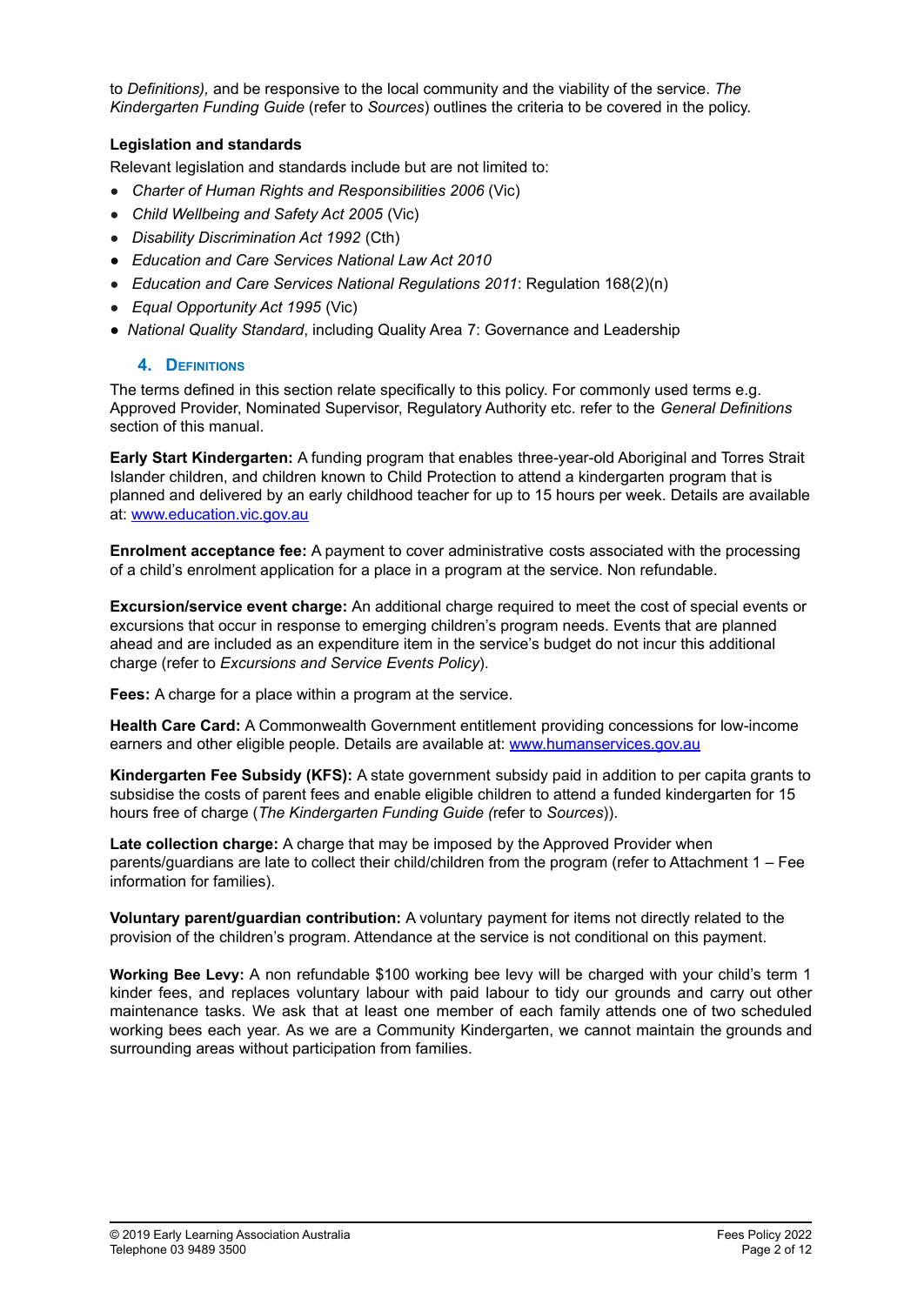#### **5. SOURCES AND RELATED POLICIES**

#### **Sources**

*The Kindergarten Funding Guide (Department of Education and Training):* [www.education.vic.gov.au](http://www.education.vic.gov.au)

● The constitution of Gordon Street Pre School

#### **Service policies**

- *● Complaints and Grievances Policy*
- *● Delivery and Collection of Children Policy*
- *● Enrolment and Orientation Policy*
- *● Excursions and Service Events Policy*
- *● Inclusion and Equity Policy*
- *● Privacy and Confidentiality Policy*

#### **PROCEDURES**

#### **The Approved Provider and Person with Management and Control is responsible for:**

- reviewing the current budget to determine fee income requirements
- developing a fee policy that balances the parent's/guardian's capacity to pay, with providing a high-quality program and maintaining service viability
- implementing and reviewing this policy in consultation with parents/guardians, the Nominated Supervisor and staff, and in line with the requirements of DET's *The Kindergarten Funding Guide* (refer to *Sources*)
- considering any issues regarding fees that may be a barrier to families enrolling at Gordon Street Pre School and removing those barriers wherever possible
- reviewing the effectiveness of the procedures for late payment and support offered
- considering options for payment when affordability is an issue for families
- clearly communicating this policy and payment options to families in a culturally-sensitive way, and in the family's first language where possible
- ensuring that the *Fees Policy* is readily accessible at the service (Regulation 171)
- providing all parents/guardians with fee information (refer to Attachment 1)
- providing all parents/guardians with a statement of fees and charges (refer to samples in Attachments 2 and 3) upon enrolment of their child
- providing all parents/guardians with a fee payment agreement (refer to samples in Attachments 4 and 5)
- ensuring fees are collected and receipted
- collecting all relevant information and maintaining relevant documentation regarding those with entitlement to concessions, where applicable
- complying with the service's *Privacy and Confidentiality Policy* regarding financial and other information received, including in relation to the payment/non-payment of fees
- notifying parents/guardians a minimum of 14 days of any proposed changes to the fees charged or the way in which the fees are collected (Regulation 172(2)), and ideally providing one term's notice.

#### **The Nominated Supervisor and Person in Day to Day Charge is responsible for:**

- assisting the Approved Provider in developing this policy, and ensuring that this policy is based on the *Kindergarten Funding Guide* (refer to *Definitions)*
- implementing and reviewing this policy, in consultation with parents/guardians, the Approved Provider and staff, and in line with the requirements of DET's *The Kindergarten Funding Guide* (refer to *Sources*)
- considering any issues regarding fees that may be a barrier to families enrolling at Gordon Street Pre School and removing those barriers wherever possible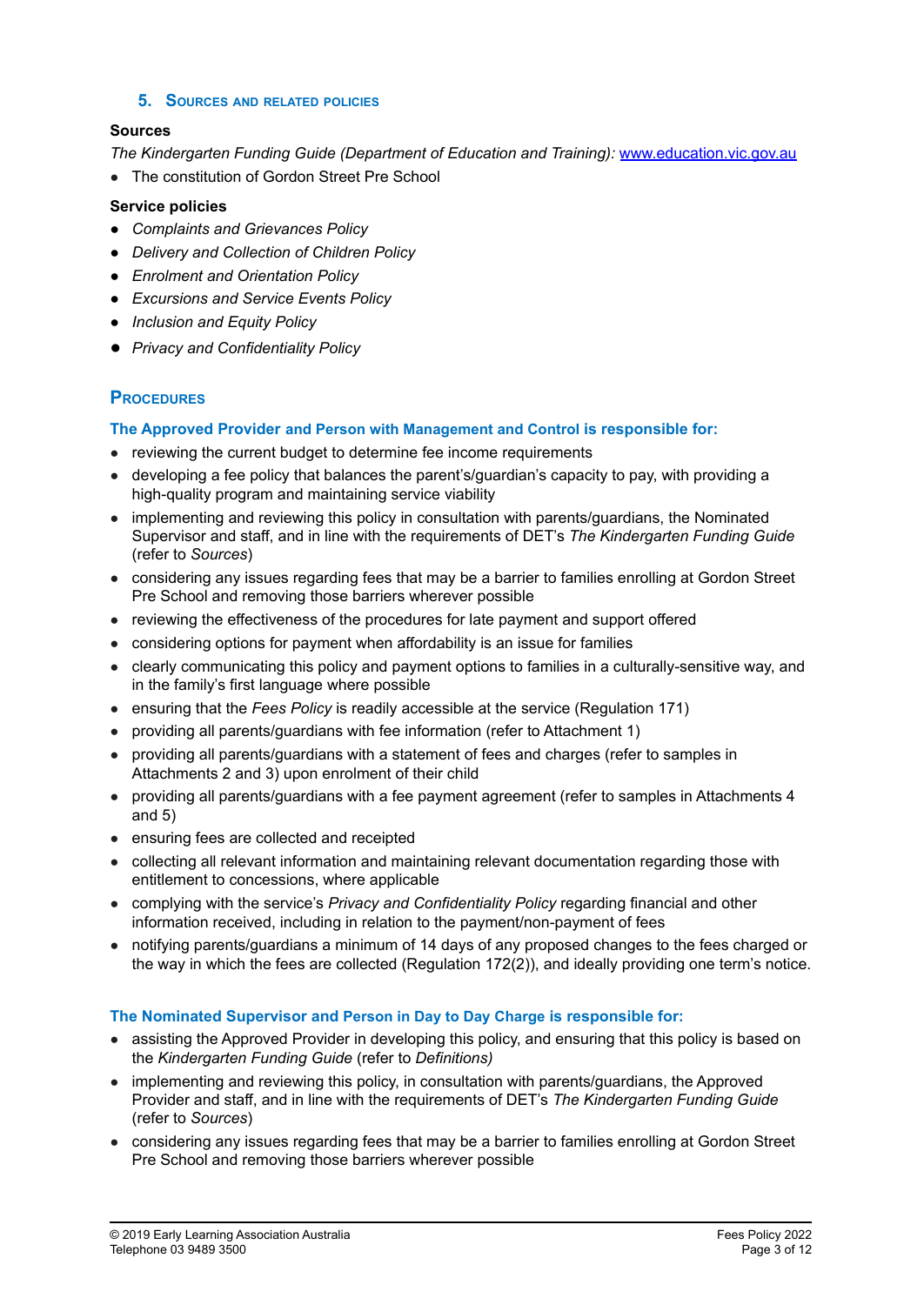- considering options for payment when affordability is an issue for families
- communicating this policy, the availability of the Kindergarten Fee Subsidy and payment options to families in a culturally-sensitive way and in the family's first language where possible
- providing all parents/guardians with fee information (refer to Attachment 1)
- providing all parents/guardians with a statement of fees and charges (refer to samples in Attachments 2 and 3) upon enrolment of their child, and ensuring that the *Fees Policy* is readily accessible at the service
- providing all parents/guardians with a fee payment agreement (refer to samples in Attachments 4 and 5)
- collecting all relevant information and maintaining relevant documents regarding those with entitlement to concessions, where applicable
- complying with the service's *Privacy and Confidentiality Policy* regarding financial and other information received, including in relation to the payment/non-payment of fees
- **●** notifying parents/guardians within 14 days of any proposed changes to the fees charged or the way in which the fees are collected.

#### **All other Staff are responsible for:**

- informing the Approved Provider of any complaints or concerns that have been raised regarding fees at the service
- referring parents'/guardians' questions in relation to this policy to the Approved Provider.

#### **Parents/guardians are responsible for:**

- reading the Gordon Street Pre School Fee information for families (refer to Attachment 1), the Fee Payment Agreement (refer to Attachments 4 and 5) and the Statement of Fees and Charges (refer to Attachments 2 and 3)
- Accepting the Fee Payment Agreement (refer to Attachments 4 and 5) through Enrol Now when completing their child's enrolment form
- notifying the Approved Provider if experiencing difficulties with the payment of fees
- providing the required documentation to enable the service to claim the Kindergarten Fee Subsidy for eligible families (refer to Attachment 1 – Fee information for families).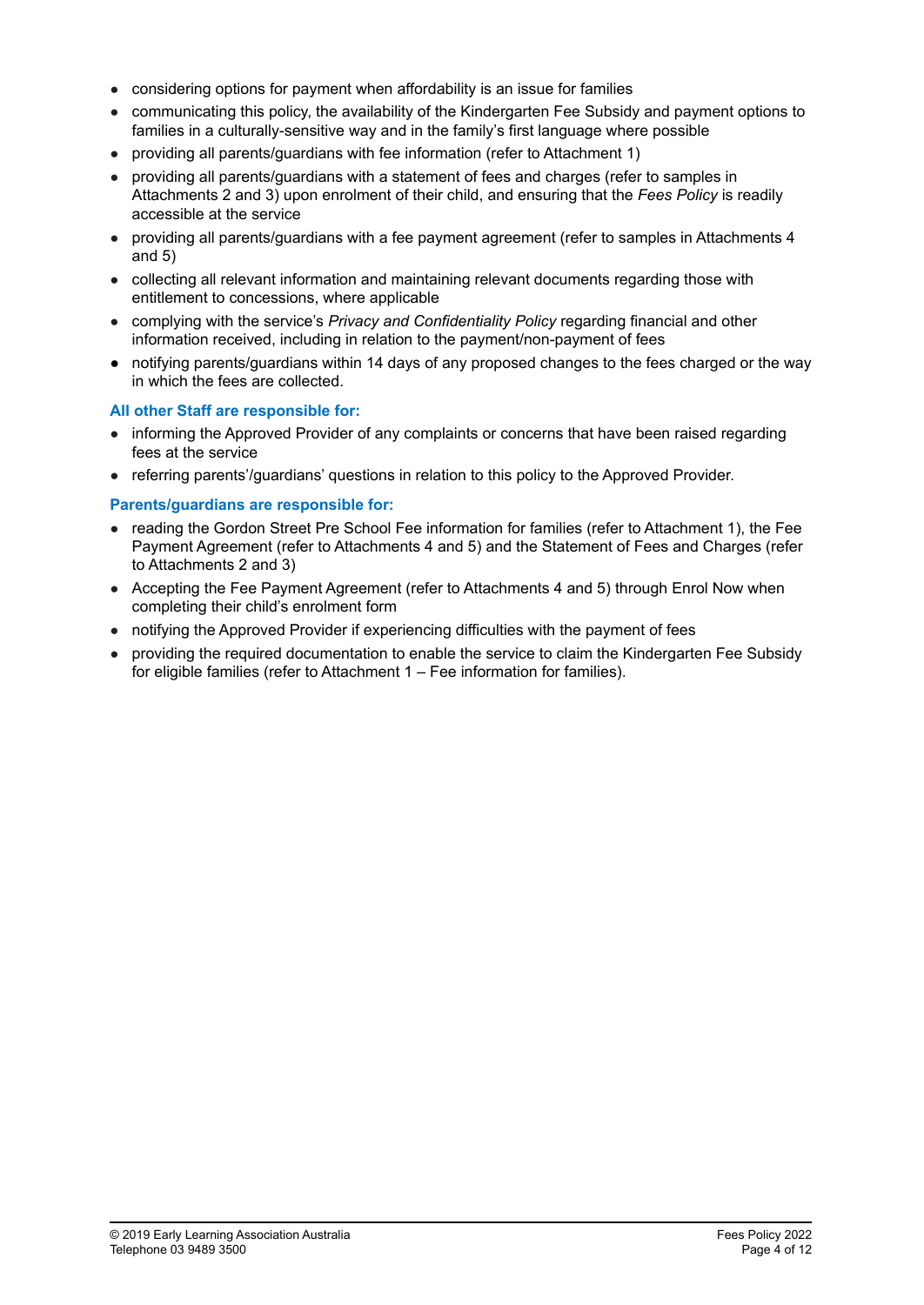### **EVALUATION**

In order to assess whether the values and purposes of the policy have been achieved, the Approved Provider will:

- regularly seek feedback from everyone affected by the policy regarding its effectiveness, particularly in relation to affordability, flexibility of payment options and procedures for the collection of fees
- monitor the implementation, compliance, complaints and incidents in relation to this policy
- monitor the number of families/children excluded from the service because of their inability to pay fees
- keep the policy up to date with current legislation, research, policy and best practice
- revise the policy and procedures as part of the service's policy review cycle, or as required
- **●** notify parents/guardians at least 14 days before making any changes to this policy or its procedures (Regulation 172(2)).

#### **ATTACHMENT**

- Attachment 1: Fee information for families
- Attachment 2: Statement of Fees and Charges Fee schedule Four-year-old (funded) kindergarten program
- Attachment 3: Statement of Fees and Charges Fee schedule Three-year-old (funded) kindergarten program
- Attachment 4: Fee Payment Agreement Four-year-old (funded) kindergarten program
- Attachment 5: Fee Payment Agreement Three-year-old (funded) kindergarten program

#### **AUTHORISATION**

This policy was adopted by the Approved Provider of Gordon Street Pre School on 30<sup>th</sup> September 2021.

### **REVIEW DATE: 30TH AUGUST 2022**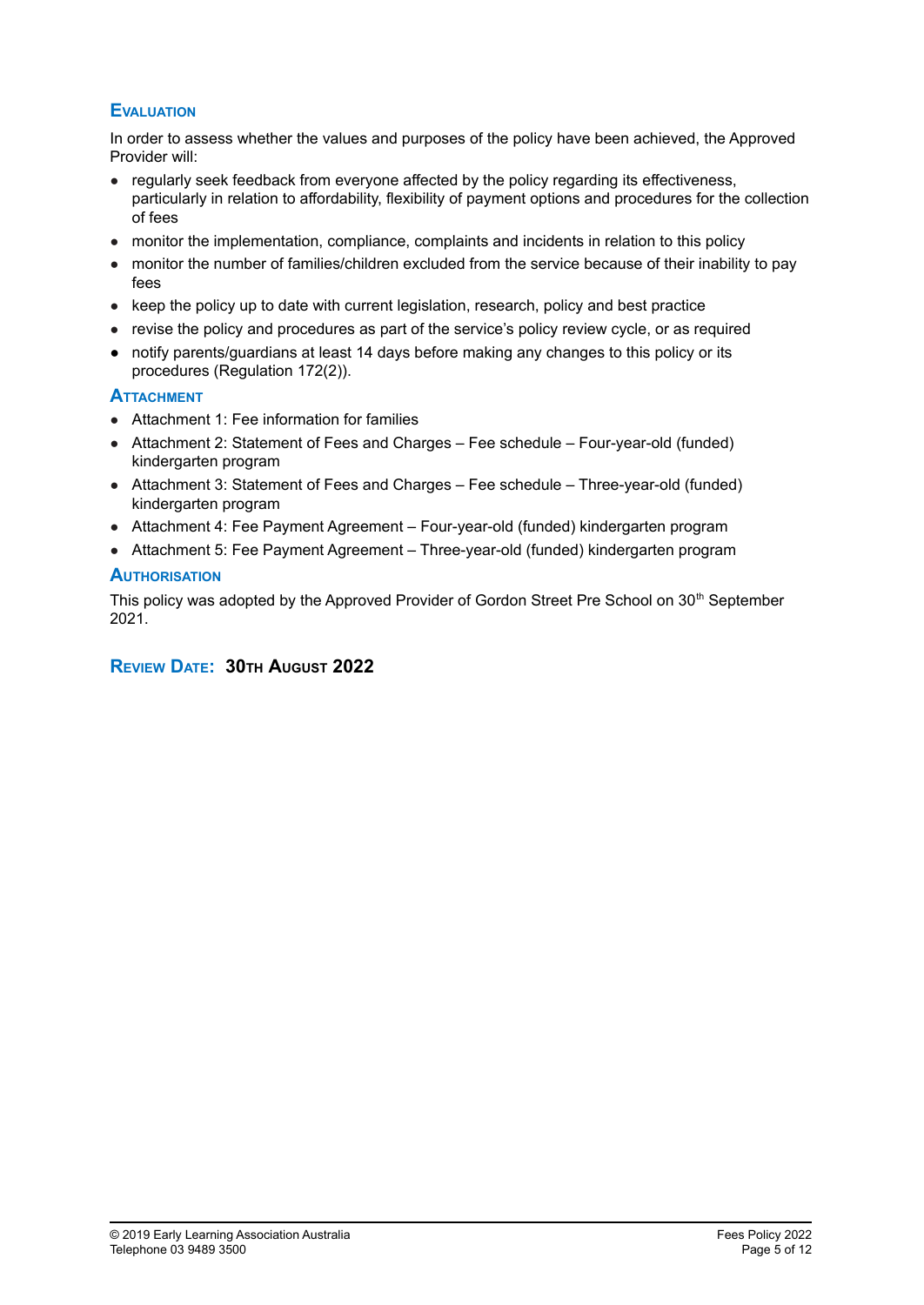**ATTACHMENT 1 Fee information for families**



#### **Gordon Street Pre School**

#### **1. General Information**

The Department of Education and Training (DET) provides funding for each child enrolled and attending kindergarten in the year before school as a contribution toward the costs of providing the program. Services meet the balance of costs through charging fees and fundraising activities.

DET provides a Kindergarten Fee Subsidy (see below) that enables children from eligible families to attend a kindergarten program free of charge in the year before school.

DET also provides funding to assist eligible three-year-old Aboriginal and Torres Strait Islander children, and children known to Child Protection, to access kindergarten programs.

Gordon Street Pre School provides a range of support options to parents/guardians experiencing difficulty with payment of fees (see below).

#### **2. How fees are set**

As part of the budget development process, the Committee of Management sets fees each year for the programs of the service, taking into consideration:

- the financial viability of the service
- the level of government funding provided for the program, including the Kindergarten Fee Subsidy
- the availability of other income sources, such as grants
- the fees charged by similar services in the area
- the capacity of parents/guardians to pay fees
- reasonable expenditure in meeting agreed program quality and standards
- requirements of *The Kindergarten Funding Guide* (Department of Education and Training) available from the DET website: [www.education.vic.gov.au](http://www.education.vic.gov.au)

Once fees are set for the year, they will only be reviewed in extraordinary circumstances, for example, if enrolments drop and the service is at risk of not being able to meet its expenses.

#### **3. Other charges**

Other charges levied by Gordon Street Pre School are included on the Statement of Fees and Charges. These include:

- **Enrolment Acceptance Fee:** This fee secures a child's place at the service and is payable on acceptance of enrolment. The fee is retained and is not refundable. Families eligible for the Kindergarten Fee Subsidy (see below) are not required to pay the deposit. Families experiencing hardship should discuss any difficulties with the service.
- **Late Payment Charge:** A late payment charge of \$10 per week will be applied when fees are not received by the due date and where the family has not contacted the kinder/entered into a suitable payment plan.
- **Late Collection Fee Charge**: The Committee of Management reserves the right to implement a late collection charge of \$50 per hour when parents/guardians are frequently late in collecting a child from the service. The Committee of Management will determine when this fee will be charged.
- **Working Bee Levy:** A non refundable \$100 working bee levy will be charged with your child's term 1 kinder fees, and replaces voluntary labour with paid labour to tidy our grounds and carry out other maintenance tasks. We ask that at least one member of each family attends one of two scheduled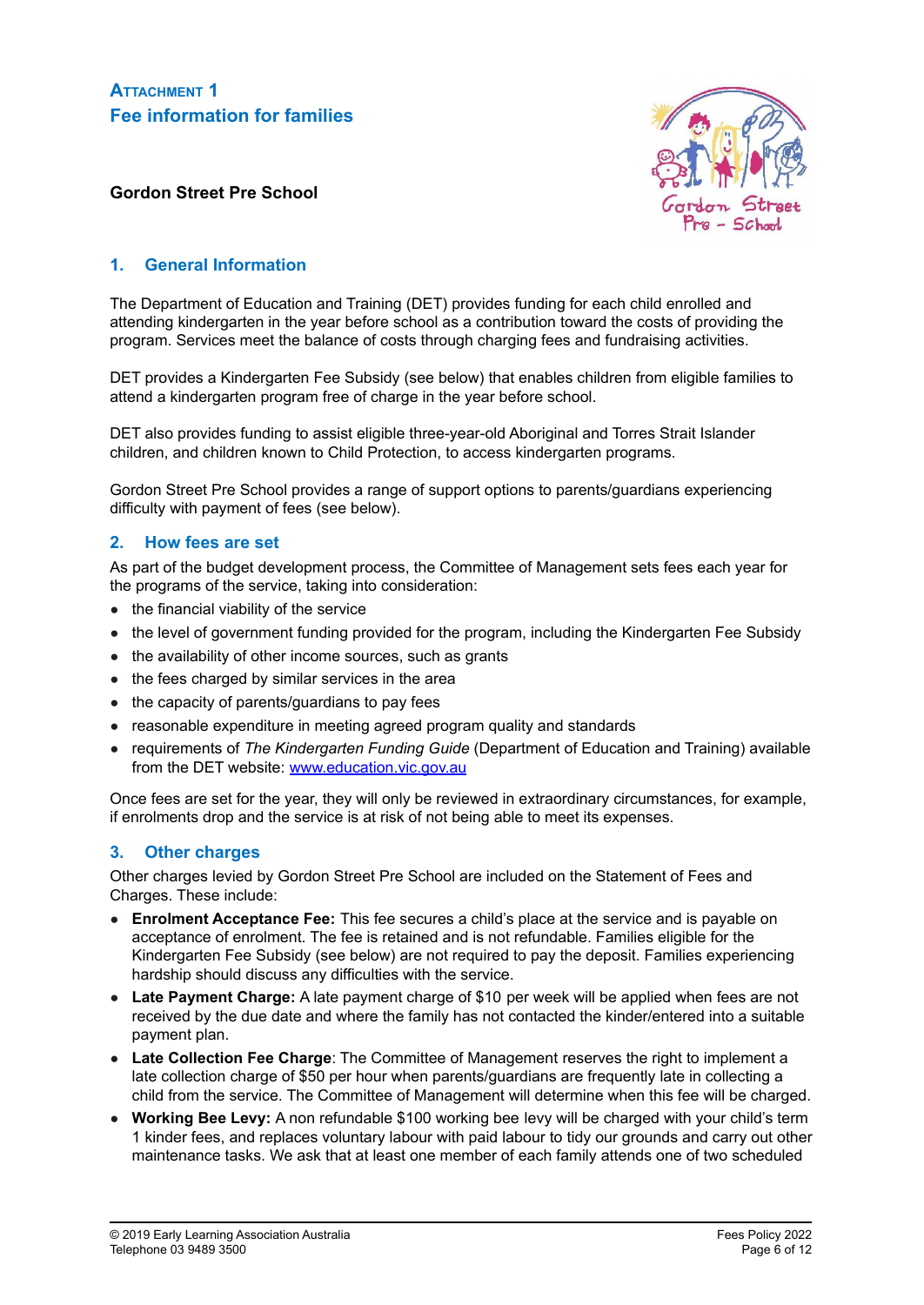working bees each year. As we are a Community Kindergarten, we cannot maintain the grounds and surrounding areas without participation from families.

#### **4. Statement of fees and charges**

A statement of fees and charges for four-year-old or three-year-old kindergarten will be provided to families on enrolment.

#### **5. Fundraising**

Not all service costs are covered by DET per capita funding and the fees charged. Fundraising is undertaken to meet the balance and/or pay for additional items for the service. While participation in fundraising is voluntary, the support of every family is encouraged. Fundraising activities are also an opportunity for families and communities to come together.

#### **6. Subsidies**

#### 6.1 **Kindergarten Fee Subsidy**

The Kindergarten Fee Subsidy is provided by DET and enables eligible children to attend 15 hours of kindergarten free of charge. Eligibility conditions may change from time-to-time and must be checked in the most recent edition of the *Kindergarten Funding Guide* (refer to *Sources*).

Families may be eligible for the Kindergarten Fee Subsidy in the year before school if their child:

- is Aboriginal and/or Torres Strait Islander; or
- holds, or has a parent/guardian who holds a Humanitarian or Refugee Visa; or
- is a multiple birth child (triplets or more); or
- holds, or has a parent who holds a Commonwealth Health Care Card, Pensioner Concession Card or Veteran's Affairs Card.

Where a child is identified by a parent, carer or legal guardian as an Aboriginal and/or Torres Strait Islander, no verification is required.

In all other instances, supporting documentation should be sighted by the service on acceptance of a place or on commencement in the program, however where there are delays, such as in obtaining health care cards for children in out-of-home care, the delay should not provide a barrier to the child accessing the Kindergarten Fee Subsidy. Families are eligible for the Kindergarten Fee Subsidy for the full term in which their concession is valid. Contact the service for further information.

#### 6.2 **Early Start Kindergarten fee subsidy**

Three-year-old Aboriginal and Torres Strait Islander children and children known to Child Protection are eligible to attend a funded early childhood program that is planned and delivered by a qualified early childhood teacher free of charge. The service receives funding for children who meet the eligibility criteria. Contact the service for further information.

### **7. Payment of fees**

The Committee of Management will regularly review payment options and procedures to ensure that they are inclusive and sensitive to families' cultural and financial situations.

Fees will be invoiced to parents/guardians directly and must be paid by the date indicated on the invoice. Each invoice will be accompanied by payment instructions. The first term's fees must be received in full prior to the child commencing at the service. For children enrolled after the commencement of a term, a pro rata invoice will be issued and must be paid in full within 14 days of the child's commencement at the service. Receipts will be provided for all fee payments.

Parents/guardians experiencing difficulty in paying fees are requested to contact the Compliance Coordinator to arrange a suitable alternative payment plan. The *Privacy and Confidentiality Policy* of the service will be complied with at all times in relation to a family's financial/personal circumstances.

#### **8. Unpaid fees**

If fees are not paid by the due date, the following steps will be taken.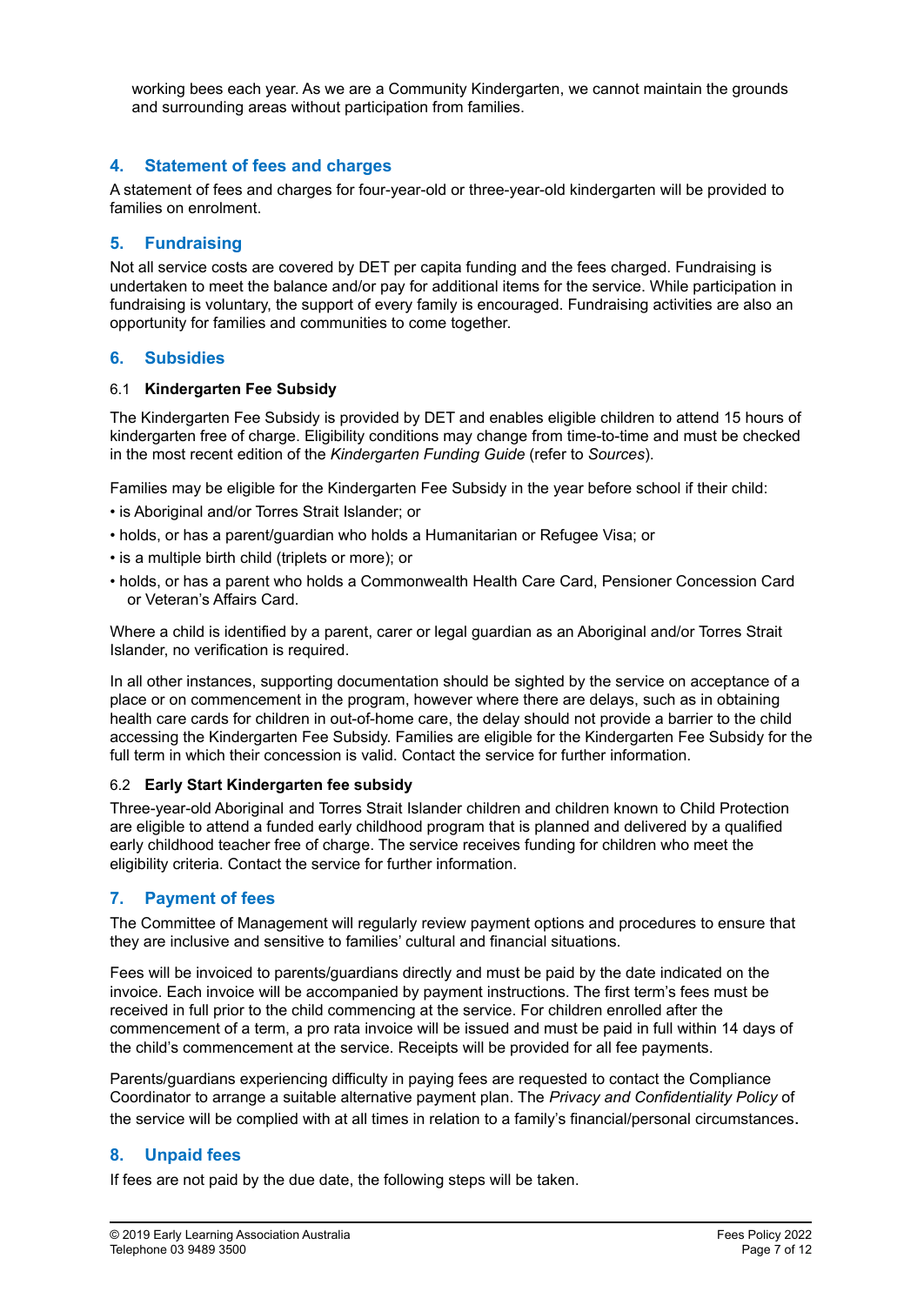- **●** A late payment charge of \$10 per week will be applied when fees are not received by the due date and where the family has not contacted the kinder/entered into a suitable payment plan.
- An initial reminder letter will be sent to parents/guardians with a specified payment date, and will include information on a range of support options available for the family.
- Where payment is still not received, families will be invited to attend a meeting to discuss the range of support options available and establish a payment plan.
- Failure to attend the meeting and continued non-payment may result in a second and final letter notifying parents/guardians that the child's place at the service may be withdrawn unless payment is made or a payment plan is entered into within a specified period of time. This letter will also include information on a range of support options available for the family.
- The Committee of Management will continue to offer support and will reserve the right to employ the services of a debt collector.
- If a decision is made to withdraw the child's place at the service, the parents/guardians will be provided with 14 days' notice in writing.
- No further enrolments of children from the parents/guardians will be accepted until all outstanding fees have been paid.

#### **9. Refund of fees**

If a family becomes eligible for the Kindergarten Fee Subsidy during a term, a full refund of the applicable term fees (and fee deposit, where appropriate) will be provided. Fees may still apply for programs offering more than the required minimum hours per week.

In any other case, fees are non-refundable (exceptional circumstances may apply – these are at the discretion of the Committee of Management). There will be no refund of fees in the following circumstances:

- a child's short-term illness
- public holidays
- family holiday during operational times
- closure of the service for one or more days when a qualified educator is absent and a qualified reliever is not available
- closure of the service for staff training days
- closure of the service due to extreme and unavoidable circumstances.

In addition, there will be no refund where a family chooses not to send their child to the program for the maximum number of hours for which they are enrolled.

#### **10. Children turning three during the year of enrolment**

Full payment from the first day of Term 1 is required if a place is to be reserved for a child in the three-year-old kindergarten program. Children can only commence the program when they have turned three.

#### **11. Support services**

Families experiencing financial hardship often require access to family support services. Information on these services may be available from the kindergarten service provider or alternatively families may contact the local council.

#### **12. Notification of fee changes during the year**

Fees set for the year would only be reviewed in extraordinary circumstances, for example, if attendance rates fall below the budget 'break even' point. Parents/guardians will be notified one term in advance of any required fee increase and will be offered the option to request a payment plan.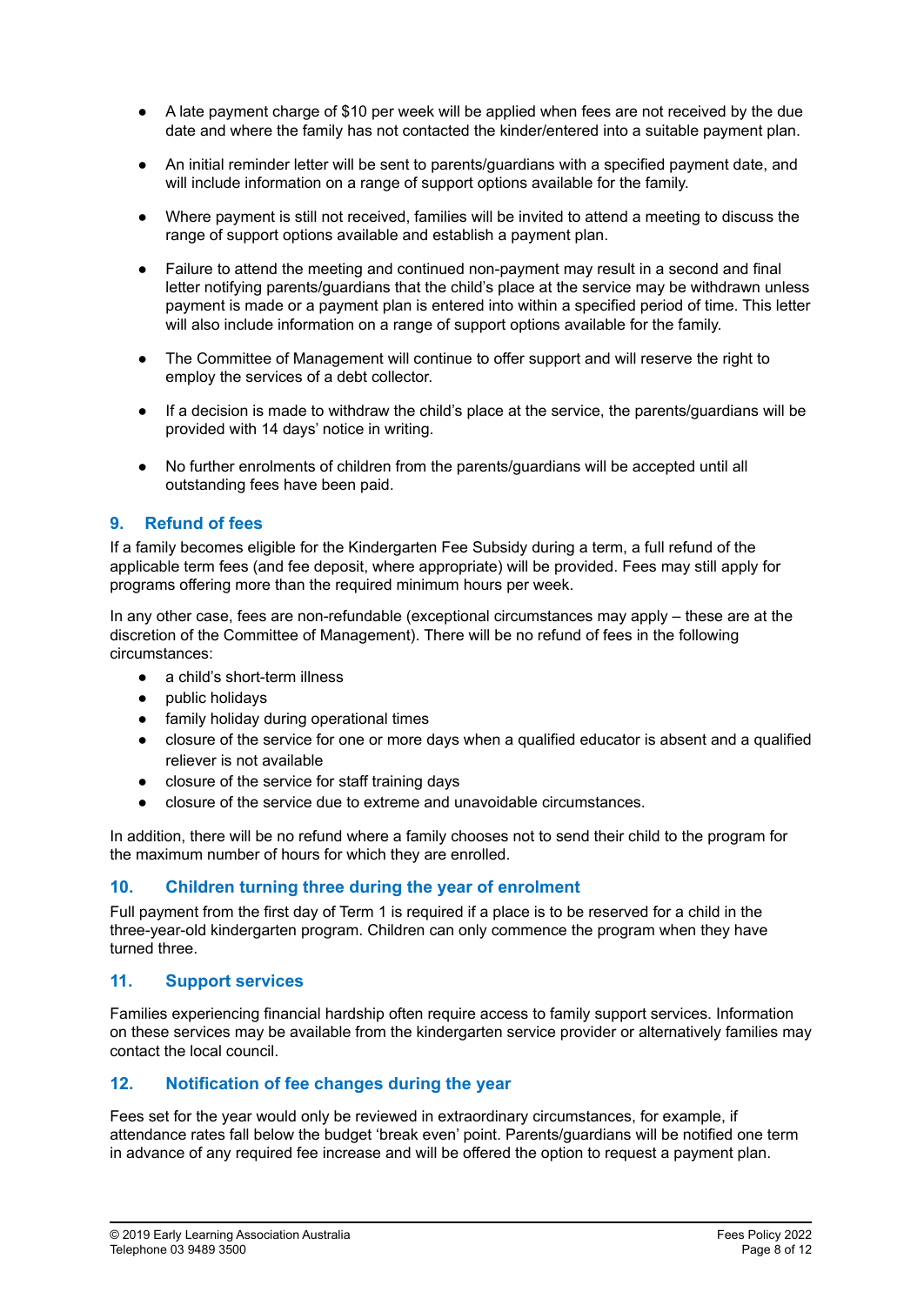

## **Gordon Street Pre School Fee schedule 2022**

## **Four-year-old (funded) kindergarten program**

#### **Hours: 15 hours per week**

|                                |                    |                              |             | Families eligible for the Kindergarten<br><b>Fee Subsidy</b> |                               |            |
|--------------------------------|--------------------|------------------------------|-------------|--------------------------------------------------------------|-------------------------------|------------|
|                                | Term<br>Fees $($)$ | <b>Other</b><br>charges (\$) | Total $($)$ | Fees $($)$                                                   | <b>Other</b><br>charges $($)$ | Total (\$) |
| Enrolment<br>Acceptance<br>Fee |                    | \$100                        | \$100       |                                                              |                               |            |
| Term 1                         | \$740              | $$100*$                      | \$840       |                                                              |                               |            |
| Term 2                         | \$740              |                              | \$740       |                                                              |                               |            |
| Term 3                         | \$740              |                              | \$740       |                                                              |                               |            |
| Term 4                         | \$740              |                              | \$740       |                                                              |                               |            |
| Total                          | \$2,960            | \$200                        | \$3,160     |                                                              |                               |            |

#### **Payment of fees**

Invoices will be issued and must be paid by the due dates listed below:

Term 1 due 12th November 2021

Term 2 due 15th April 2022

Term 3 due 1st July 2022

Term 4 due 23rd September 2022

#### **Enrolment Acceptance Fee**

Parents/guardians are required to pay a \$100 acceptance fee on offer of a place at the service. This payment is non refundable and not deducted from fees. Payment will secure the child's place in the four year-old (funded) kindergarten program.

#### **Kindergarten Fee Subsidy**

Families who are eligible for the Kindergarten Fee Subsidy (refer to Fee information for families) will not be required to make fee payments.

#### **Late Payment Charge**

A late payment charge of \$10 per week will be applied when fees are not received by the due date and where the family has not contacted the kinder/entered into a suitable payment plan.

**Working Bee Levy:** A non refundable \$100 working bee levy will be charged with your child's term 1 kinder fees, and replaces voluntary labour with paid labour to tidy our grounds and carry out other maintenance tasks. We ask that at least one member of each family attends one of two scheduled working bees each year. As we are a Community Kindergarten, we cannot maintain the grounds and surrounding areas without participation from families.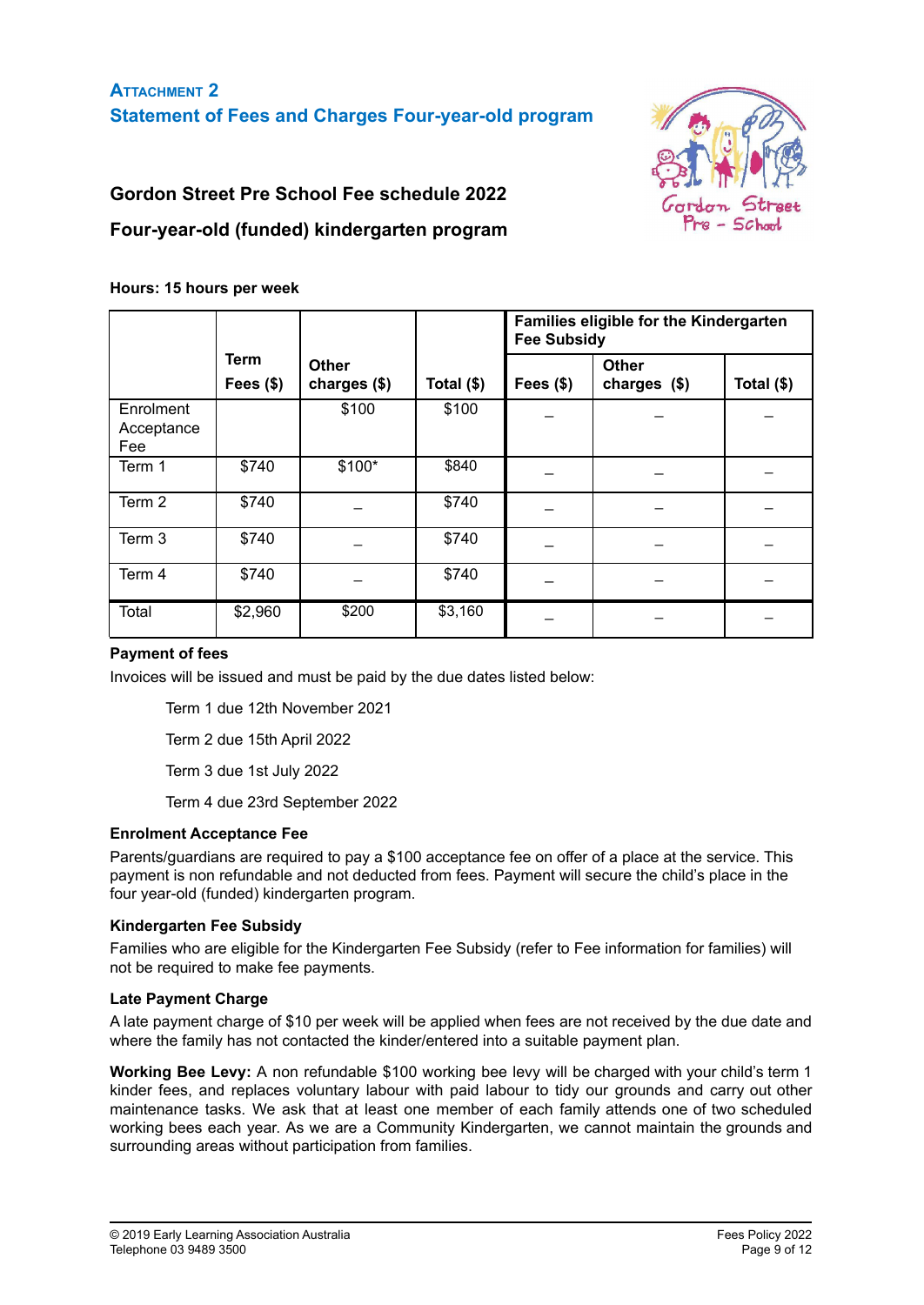

## **Gordon Street Pre School Fee schedule 2022**

## **Three-year-old (partly funded) kindergarten program**

|                                |                      |                              |              | Families eligible for the Kindergarten<br><b>Fee Subsidy</b> |                               |            |  |
|--------------------------------|----------------------|------------------------------|--------------|--------------------------------------------------------------|-------------------------------|------------|--|
|                                | Term<br>Fees $($ \$) | <b>Other</b><br>charges (\$) | Total $(\$)$ | Fees $($)$                                                   | <b>Other</b><br>charges $($)$ | Total (\$) |  |
| Enrolment<br>Acceptance<br>Fee |                      | \$100                        | \$100        |                                                              |                               |            |  |
| Term 1                         | \$590                | $$100*$                      | \$690        |                                                              |                               |            |  |
| Term 2                         | \$590                |                              | \$590        |                                                              |                               |            |  |
| Term 3                         | \$590                |                              | \$590        |                                                              |                               |            |  |
| Term 4                         | \$590                |                              | \$590        |                                                              |                               |            |  |
| Total                          | \$2,360              | \$200                        | \$2,560      |                                                              |                               |            |  |

#### **Hours: 10 hours per week (5 hours funded)**

#### **Payment of fees**

Invoices will be issued and must be paid by the due dates listed below:

Term 1 due 12th November 2021

Term 2 due 15th April 2022

Term 3 due 1st July 2022

Term 4 due 23rd September 2022

#### **Enrolment Acceptance Fee**

Parents/guardians are required to pay a \$100 acceptance fee on offer of a place at the service. This payment is non refundable and not deducted from fees. Payment will secure the child's place in the three-year-old (funded) kindergarten program.

#### **Kindergarten Fee Subsidy**

Families who are eligible for the Kindergarten Fee Subsidy (refer to Fee information for families) will not be required to make fee payments.

#### **Late Payment Charge**

A late payment charge of \$10 per week will be applied when fees are not received by the due date and where the family has not contacted the kinder/entered into a suitable payment plan.

**Working Bee Levy:** A non refundable \$100 working bee levy will be charged with your child's term 1 kinder fees, and replaces voluntary labour with paid labour to tidy our grounds and carry out other maintenance tasks. We ask that at least one member of each family attends one of two scheduled working bees each year. As we are a Community Kindergarten, we cannot maintain the grounds and surrounding areas without participation from families.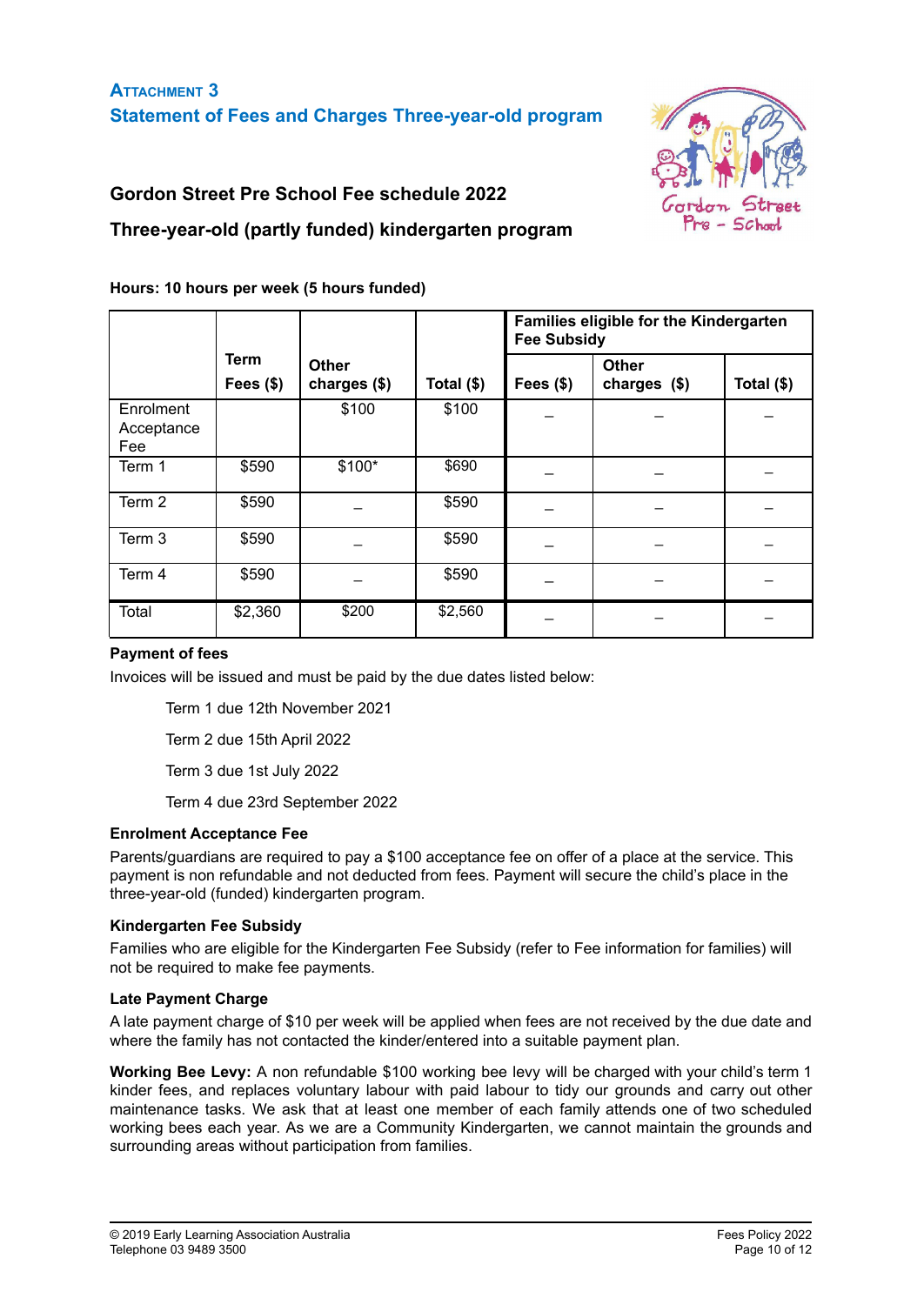

Note: Fee payment agreement is accepted through Enrol Now when completing your child's enrolment form.

## **Four-year-old (funded) kindergarten program**

- I/we acknowledge that the four-year-old kindergarten program is partly funded by the state government, with the balance of funds coming from fees paid by parents/guardians.
- I/we understand that I/we am/are entitled to obtain the Kindergarten Fee Subsidy if I/we meet one of the criteria. If my/our eligibility lapses, then I/we understand that full payment of fees is required from the beginning of the following term.
- I/we agree to pay fees by the due date on the invoice.
- I/we understand that term fees are non refundable.
- I/we acknowledge that if fees are not paid by the due date, the Committee of Management will implement the late payment of fees procedures, as outlined in the Fee Information for Families, which could result in the withdrawal of my/our child's place at the service and no further enrolments until the outstanding fees are paid.
- I/we agree that if my/our financial circumstances change and I/we am/are unable to pay as agreed, I/we will immediately notify the Committee President to discuss alternative payment options.
- I/we acknowledge that I/we have received and read the service's Fee information for families, which outlines the procedure for payment of fees.